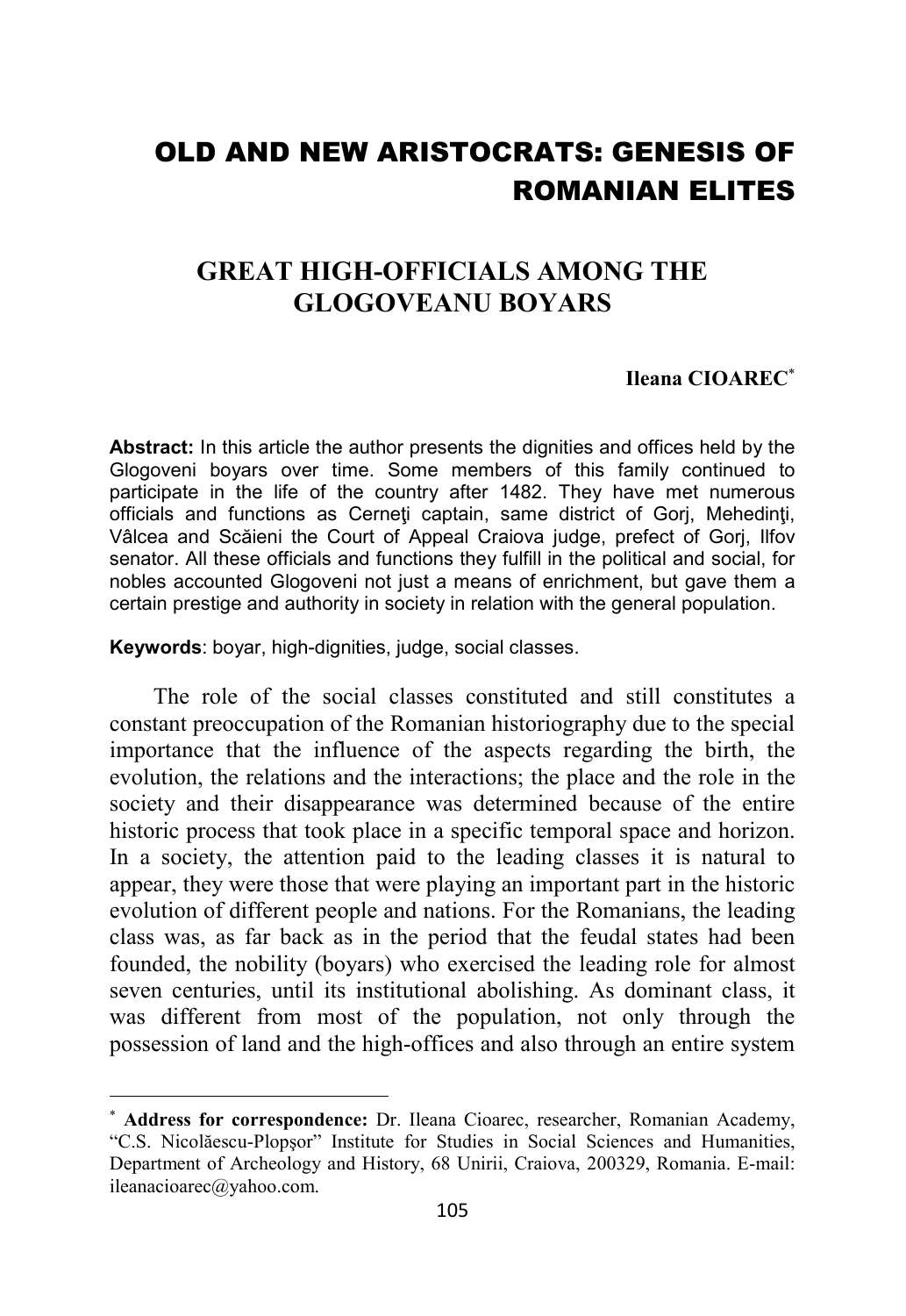of privileges that was useful in the same time for some of its essential interests and fixed a limit of definite democracy between the two fundamental sections of the medieval society: the privileged and nonprivileged people. The boyars were the lords of the estates exploited with the help of the dependent peasants, having the privileged statute and who, owning the monopole of the high-offices, dominated the state's life<sup>1</sup>.

In our case, we shall prove a special interest for the study of the boyars' evolution from Oltenia, representative component of the entire Romanian boyars. The owning of the estate was the primordial factor that determined the situation of the boyar in the social life and in the state. The land, the dependent peasants and the bonds men didn't represent only the economic base of their social position but it also opened their way for the political affirmation and high-offices.

The great boyar families from Oltenia, very old ones that contributed to the development of the Romanian society and played an important part in our country's history were: Argetoianu, Băleanu, Bengescu, Brăiloiu, Fărcășanu, Glogoveanu, Otetelișeanu, Poienaru, Obedeanu etc<sup>2</sup>. They represented the category of the great boyars and first rank boyars and they represented a small group of great landowners and great highofficers (*dregători*), closely related, with an obvious restrictive tendency: "we, who belong to the first class families, are in blood or in-law related and we are merely able to marry among each other"<sup>3</sup>.

A special position owned, as far as for the beginning of their attestation, in 1405, the Glogoveanu boyar family.

In 1690, the Hungarian Imre Tököly unleashed an anti-Habsburg rebellion in Transylvania. He began the talks with the Turks and with Brâncoveanu, succeeding in proclaiming him the king of Hungary. He managed to keep the throne only a short period of time because the Habsburgs, who took action, determined him to leave the country and to retreat in the south of the Carpathians. Here, along with his troops of Kurucs, started to plunder Oltenia, taking prisoner the captain of Cerneţi, Necula Glogoveanu. Under these circumstances, the ruler ordered few of

<sup>1</sup> Şerban Papacostea, *Oltenia sub stăpânire austriacă (1718-1739)*, Bucharest, Editura Enciclopedică, 1998, p. 147.

<sup>2</sup> *Ibid.*, p. 162.

<sup>3</sup> Nicolae Iorga, *Studii şi documente cu privire la istoria românilor*, vol. IV, Bucharest, 1904, p. 490.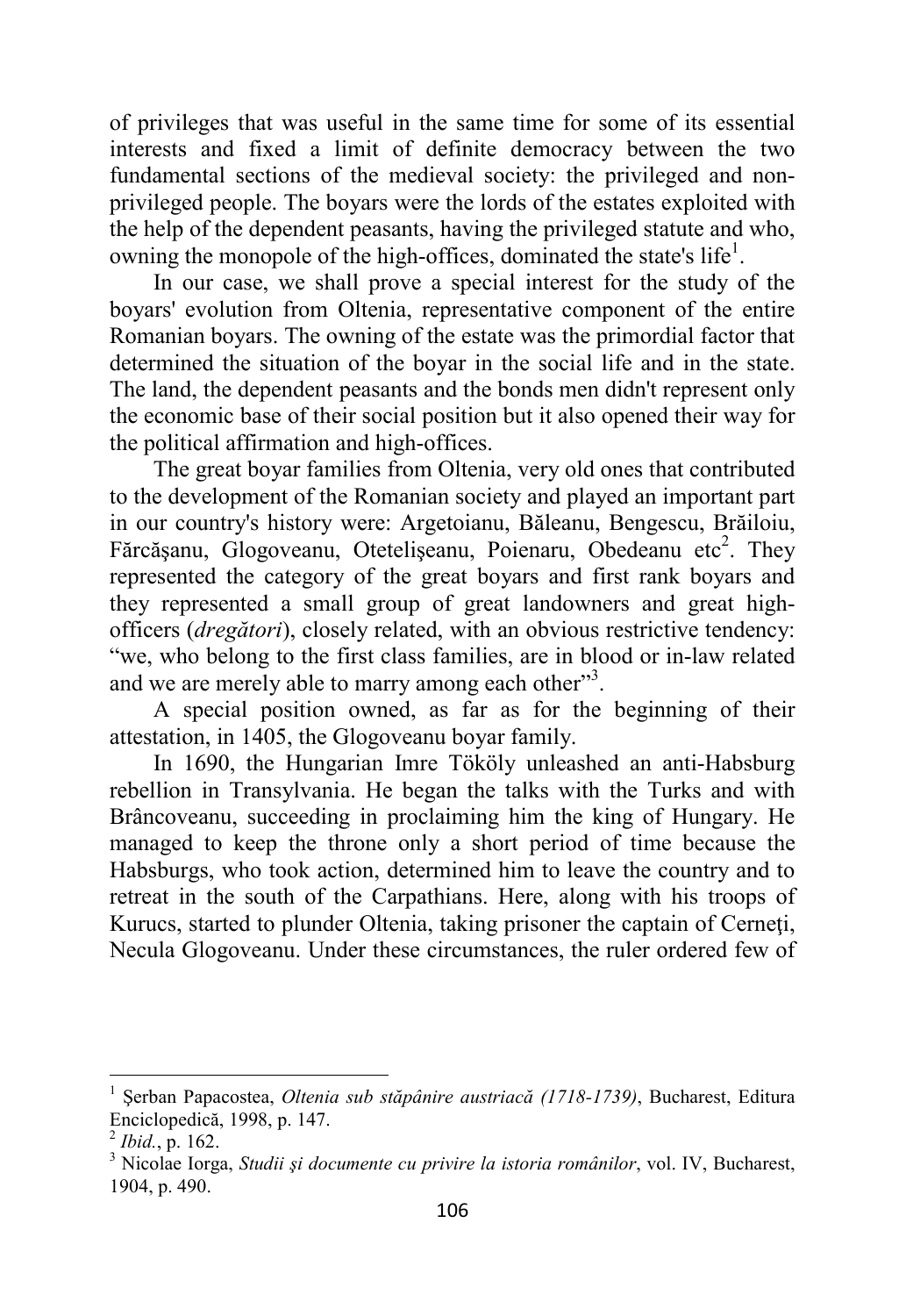his captains to defend the population from these predators. Necula Glogoveanu was released by the vizier Mustafa the pasha Chiupruliogu<sup>4</sup>.

In 1716, between Austria and the Ottoman Empire broke out a new war, being carried on mostly on Wallachia's territory. In the same year, Matei and Mihai Glogoveanu, along with other boyars from Oltenia, taking chance of the unleashing of this war in which they identified the possibility to remove the Phanariot ruler who had declared his wish to supreme the country's army, rose in rebellion. In order to win, they appealed to the commander of the Austrian troops, Eugene of Savoy. With these solders and with the troops they had, the boyars defeated the army of Mavrocordat at Bengeşti in Gorj in 1716. The ruler, hoping to hinder the extending of the boyars' movement, arrested few of its leaders. Instead of ending this rebellion, Mavrocordat amplified it, because the boyars managed to gather more and more sustainers. They succeeded to arrest, on November 14<sup>th</sup> 1716, the ruler Nicolae Mavrocordat and to commit him to the Habsburg authorities<sup>5</sup>. The Russo-Austrian-Turkish war ended in 1718 with the Passarowitz Treaty (July  $21<sup>st</sup> 1718$ ), when Oltenia passed under the Ottoman and Habsburg domination. The new possessors gave, through imperial decree, the administration of the province to a central body, The Administration, with the residence in Craiova, made of four councillors under the authority of a ban or president who coordinated and supervised the entire fiscal process, from the drawing up of the censuses to the repartition and the raising of the taxes imposed to the population. The activity of this administrative body had been controlled by an Austrian commander with the residence in Sibiu, who later became the supreme director of Oltenia (Principatus Valachiae Supremus Director). In the first years of occupation, the ban and the four councillors had been appointed among the great native boyars. After 1722, the ban and later one of the councillor were Germans. Among the 4 councillors that were in that administrative body during 1731-1732, was also Matei Glogoveanu. In 1731, he had been proposed to the emperor to fill the position of imperial councillor, function that he obtained on May  $26^{th}$  1732<sup>6</sup>. After his death on December 16<sup>th</sup> 1732, his

 $\overline{\phantom{0}}$ 

<sup>4</sup> I. C. Chiţimia, "Mehedinţi, oameni şi întâmplări în vechi relatări româneşti", in *Mehedinţi. Cultură şi civilizaţie*, vol. IV, 1982, p. 30.

<sup>5</sup> Constantin V. Obedeanu, "Petrache Obedeanu", in *Arhivele Olteniei*, year VI, 1927, no. 29-30, pp. 41-46.

<sup>6</sup> Radu Creţeanu, "Biserica din Glogova", in *Mitropolia Olteniei*, year VIII, 1956, no. 6-7, p. 362.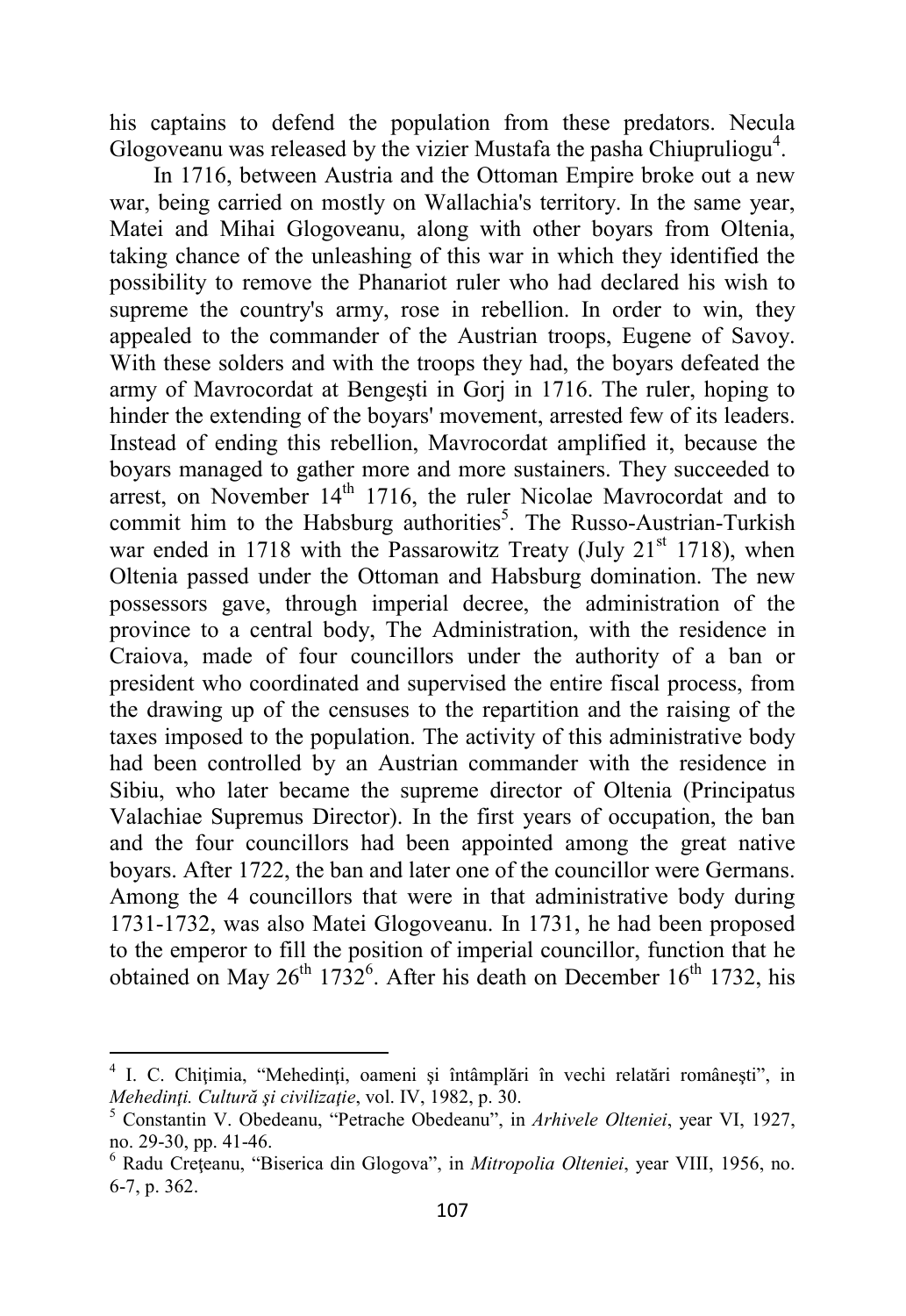place was taken by J. V. Viechtern<sup>7</sup>. For their duties, the ban and the councillors received a wage that varied from 1000 florins (the councillors) to 6000 florins (the ban)<sup>8</sup>. In his quality of councillor of the Administration, on November  $16<sup>th</sup>$  1732, Matei Glogoveanu, along with his other colleagues H. Baron Dietrich (president), I W Vogt, G. Vlasto and Stefan Pârscoveanu, acquitted the Father Superior from the Bistrita monastery that Vales, who had been appointed by the Austrians to lead in Oltenia, decided that this monastery should have ten families "arrived from the Tatars' territories" that would be exempted from taxes for three years and in the next years they would pay only  $\overline{5}$  florins<sup>9</sup>.

The Romanian Principalities had the same faith in 1787 when a new war broke out between Russia, Austria and Turkey, most of it also upheld on the territory of the Romanian Principalities. Important battles were fought in the mountain area and on the Valea Jiului<sup>10</sup>. Proceeding to the counter-offensive, the Austrians obtained in 1789 numerous victories at Câineni and Calafat, they actions finishing with the occupation, at the end of October and the beginning of November, of the city Craiova<sup>11</sup>. The Austrian occupation in Oltenia, province that they had also possessed during 1718-1739, lasted until August 1791. During all this time, the occupation Austrian troops acted to obtain from the local population important incomes that would allow the continuing of the anti-Ottoman military operations. They entrusted the administration of the region to a Divan made of great boyars with pro-Habsburg affinities, among which was the *stolnic* (High Steward) Ionită Glogoveanu<sup>12</sup>. The members of this Divan received a salary of  $50-200$  lei per month<sup>13</sup>.

<sup>7</sup> Constantin Giurescu, *Material pentru istoria Olteniei supt austrieci*, vol. I, Bucharest, 1913, p. 535; Şerban Papacostea, *Oltenia*, pp. 252-253.

<sup>8</sup>  *Ibid.*, p. 262.

<sup>9</sup> *Documente privind relaţiile agrare în secolul al XVIII-lea, vol.* I. *Ţara Românească* (editorial staff Vasile Mihordea, Şerban Papacostea, Florin Constantiniu), Bucharest, Editura Academiei Române, 1961, pp.335-336

<sup>10</sup> V. A. Urechia, *Istoria românilor*, vol. III, Bucharest, 1892, pp. 222-226; Dionisie Eclesiarhul, *Cronograful Ţerii Rumâneşti (1764-1815)*, edition by C. S. Nicolăescu-Plopşor, Râmnicu Vâlcea, 1934, pp. 27-64; Nicolae Stoica de Haţeg, *Cronica Banatului*, edition by D. Mioc, Bucharest, Editura Academiei Române, 1969, pp. 274- 279.

<sup>&</sup>lt;sup>11</sup> Constantin C. Giurescu, *Istoria românilor*, vol. III, part I, Bucharest, 1942, pp. 299-301.

 $12$  Mihai Popescu, "Contributia Olteniei la răsboiul ruso-austro-turc dintre anii 1787-1792", in *Arhivele Olteniei*, year IX, 1930, no. 51-52, pp. 306-309; Virgil Joiţa, "Unele aspecte privind stăpânirea austriacă în Oltenia (1787-1791)", in *Analele Universităţii din Craiova", Series History, Geography, Philology*, year I, 1972, p. 63.

<sup>13</sup> Nicolae Iorga, *Studii şi documente*, vol. VIII, Bucharest, 1906, p. 107.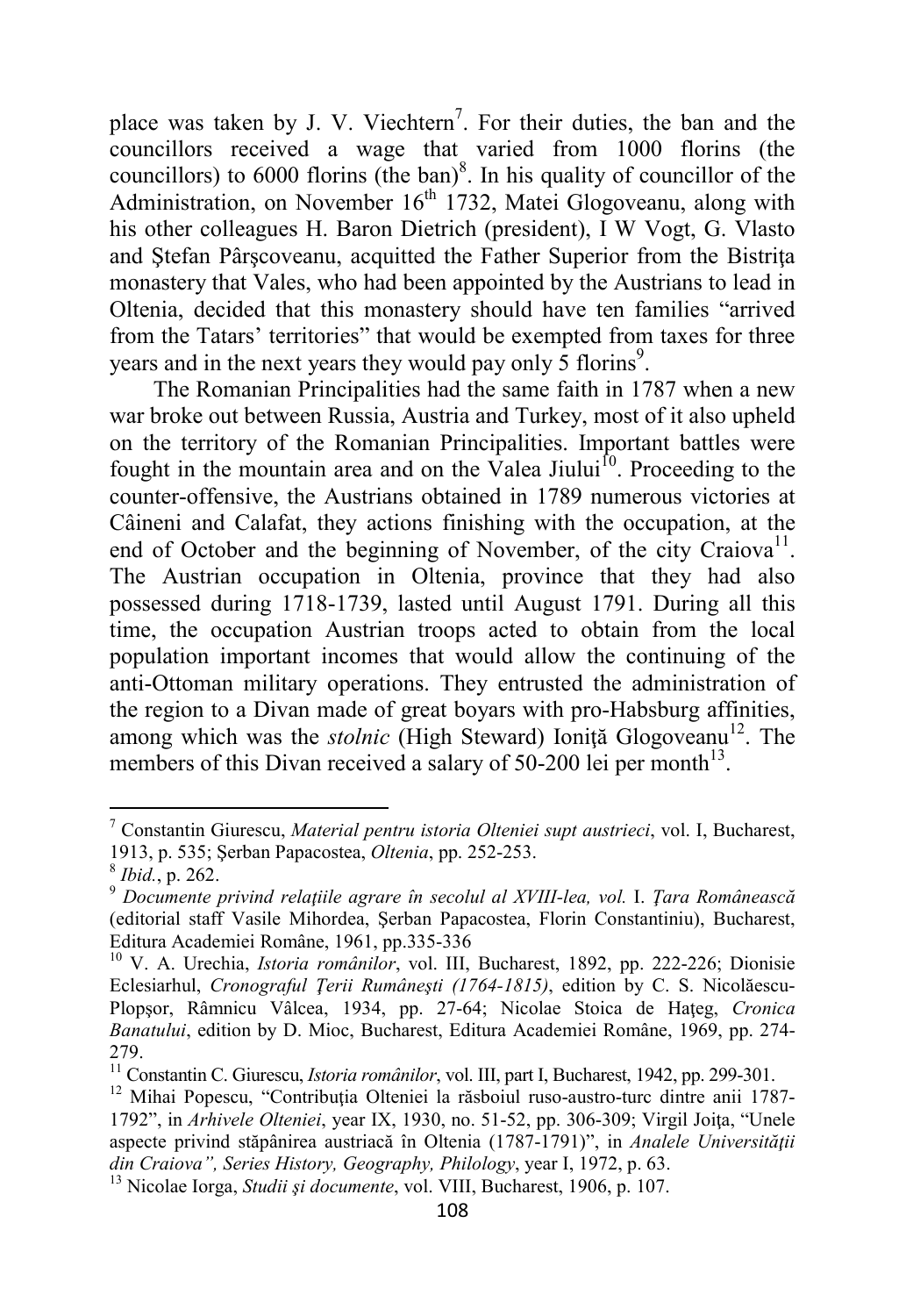The Glogoveanu boyars also practiced the function of *ispravnic* (subprefect) in different capitals of diverse districts.

The first member of the Glogoveanu family who filled the position of *ispravnic* was Matei. He was, first in 1719, *ispravnic* of Gorj along Barbu Rioșeanu, Matei Bălăcescu and Constantin Alboiu<sup>14</sup>, and then in 1727 of Mehedinti<sup>15</sup>. His son Ionită had the same function. He was appointed in 1768 *ispravnic* of Gorj along with the *biv vel serdar* (great cavalry commander) Scarlat Drăgănescu, the *vel spătar* (great sword bearer) Barbu Poenaru and the *vel sluger* (great purveyor) Ştefan Crăsnarul<sup>16</sup>. He filled this position several times: in  $1779^{17}$ ,  $1785^{18}$ . Seven years after the first time he had held the *ispravnic* of Gorj position, Ioniţă was appointed, in 1775, *ispravnic* of another district from Oltenia: Mehedinţi. Nicolae Glogoveanu had as well the *dregătorie* (high-dignity) of *ispravnic* from several districts: Săcui  $(1807)^{19}$ , Mehedinți  $(1810^{20})$ , January 1821<sup>21</sup>, December 1822-1823<sup>22</sup>, 1826<sup>23</sup>), Vâlcea (appointed in this function on July the  $15<sup>th</sup> 1811<sup>24</sup>$ ). This Nicolae Glogoveanu was in 1820 member of the Craiova's Divan too. In this quality, on December 8 th 1820, he sentenced the affair between the *cavafi* (shoemaker

<sup>16</sup> Alexandru Ştefulescu, *Gorjul istoric şi pitoresc*, p. LII.

<sup>14</sup> Alexandru Ştefulescu, *Încercare asupra istoriei Târgu Jiului*, Bucharest, 1809, p. 106; Idem, *Gorjul istoric şi pitoresc*, Târgu Jiu, 1904, p. LII.

<sup>&</sup>lt;sup>15</sup> Dicționarul enciclopedic al județului Mehedinți (coord. Ileana Romana, Tudor Rățoi), Drobeta Turnu Severin, Editura Prier, 2003, p. 193; I. C. Filitti, "Banul Olteniei şi Craioveştii", in *Arhivele Olteniei*, year XI, 1932, no. 63-64, p. 342; Dumitru Z. Furnică, *Din istoria comerţului la români mai ales băcănia*, Bucharest, 1908, p. 227.

<sup>17</sup> Idem, *Încercare asupra istoriei Târgu Jiului*, p. 138.

<sup>18</sup> C. A. Protopopescu, *Studii şi articole din istoria judeţelor Mehedinţi şi Gorj*, vol. I, p. 128.

<sup>&</sup>lt;sup>19</sup> SJAN Dolj, The Collection Documents, stock XCII, file 3/1812, f. 1.

<sup>&</sup>lt;sup>20</sup> Radu Rosetti, "Arhiva senatorilor de la Chișinău și ocupația rusească de la 1806-1812", in *Analele Academiei Române. Memoriile Secţiunii Istorice*, vol. XXXII, 1909- 1910, pp. 283-284.

<sup>21</sup> SJAN Dolj, *The Collection Documents*, stock XVIII, file 8/1821, f. 1; Ion Dârzeanu, *Cronica revoluţiei din 1821*, in Nicolae Iorga, *Izvoarele contemporane asupra mişcării lui Tudor Vladimirescu*, Bucharest, 1921, p. 15-16; I. Neacşu, *Lista cu numele pandurilor şi căpitanilor lor care au participat la răscoală sub conducerea lui Tudor Vladimirescu (componenţa lor socială, completată cu date biografice) şi un extras statistic nominal cu componenţa socială a 16 căpitani de panduri*, in "Studii şi materiale de istorie modernă", vol. I, p. 394.

<sup>22</sup> SJAN Dolj, *The Collection Documents*, stock XCII, file 21/1822, f. 1.

<sup>23</sup> Emil Vârtosu, *Tudor Vladimirescu. Glose, fapte şi documente noi*, Bucharest, 1927, pp. 152-153.

<sup>24</sup> I. Popescu-Cilieni, *Biserici, târguri şi sate din judeţul Vâlcea*, Craiova, 1941, p. 134, 138; Corneliu Tamaş, Smarand Tana, *Judeţul Vâlcea şi prefecţii lui*, Râmnicu Vâlcea, Editura Conphys, 2004, p. 72.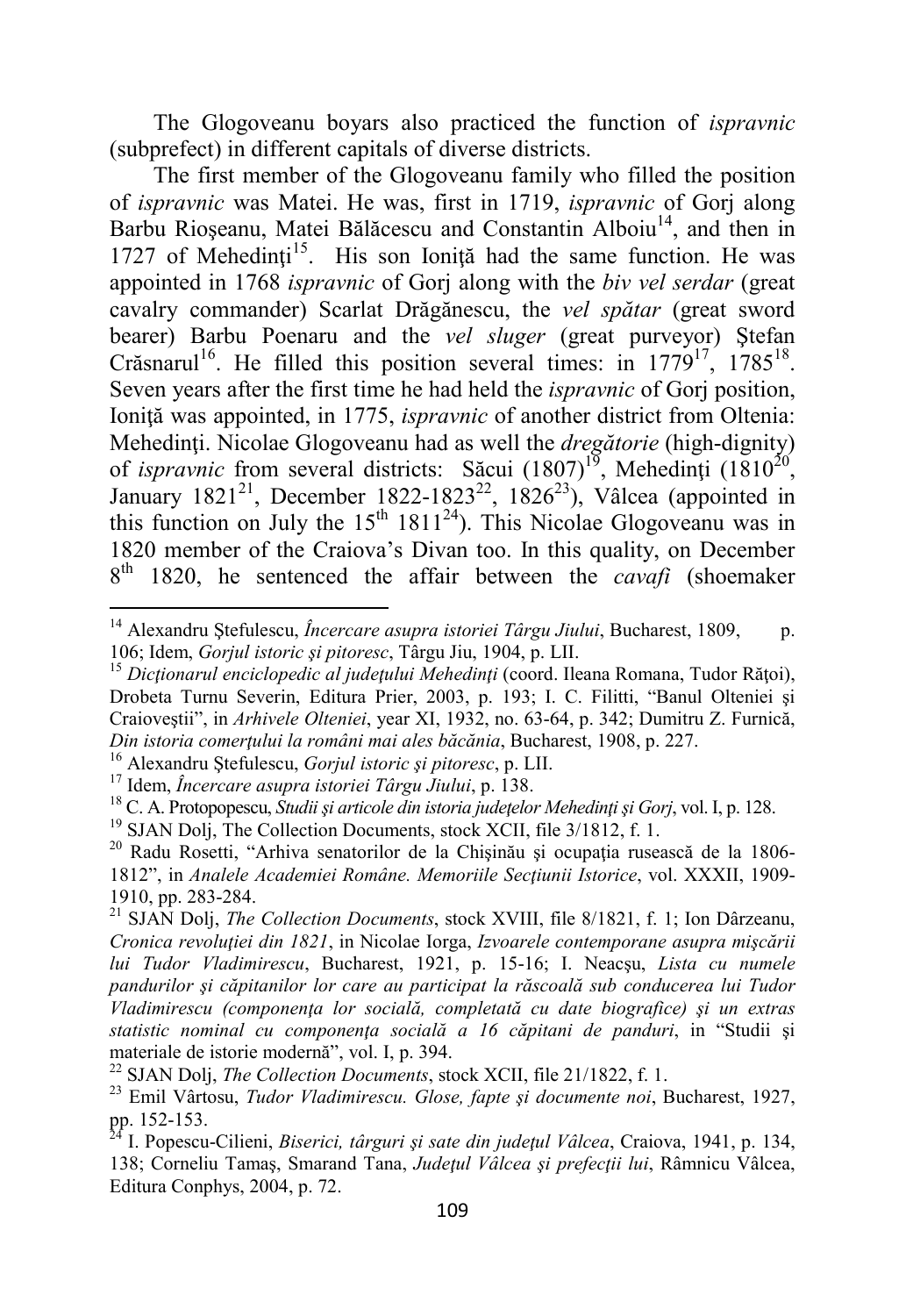merchants) and the *abagii* (the producers and sellers of dreadnought) from Craiova. The motif of this trial was the infringement by the *abagii* of the agreement established between the merchants, according to which they were allowed to sell only the products from their ateliers (clothes) and not shoes<sup>25</sup>.

The *ispravnic* position in Plasa de Mijloc from the Mehedinți District that spread out from Bala and Crainici to Batoti and Hinova, was occupied in 1727 by another representative of the Glogoveanu family: Staico<sup>26</sup>.

Another function filled by the Glogoveanu boyars, was that of caimacam (deputy of a high official) of Craiova (1797) by Ioniță<sup>27</sup>.

After the defeating of the Wallachian uprising of 1821, most of the boyars from Oltenia emerged from isolation and involved themselves in the public life of the society. The manifestation background is offered by the social-politic evolutions from this period: the replacement of the Phanariot regime with that of the local rulers and the modernization measures from the period of the Organic Regulation. It was noticed first of all the more and more obvious interest of the boyars for the filling and exercising of public functions and dignities in the administration, justice and army.

The restoring of the local ruling, equivalent with the establishment of a new regime, was followed by important changes in the social configuration of the Pricipalities. From the dominant politic class' structure was eliminated the Phanariot ruling group, the factor of the entire social evil that had been settled in the  $18<sup>th</sup>$  century.

In only few decades, as the historians Cornel I. Scafeş and Vladimir Zodian mentioned, the state's power had gone almost entirely to the great boyars, to the high officials<sup>28</sup> who had also taken the traditional relations derived from the leading class's privileges of the political and personal

<sup>&</sup>lt;sup>25</sup> Mestesugari și neguțători din trecutul Craiovei. Documente (1666-1865), Bucharest, 1957, pp. 121-122.

<sup>&</sup>lt;sup>26</sup> Nicolae Chipurici, "Județul Mehedinți într-o conscripție de la începutul secolului al XVIII-lea", in *Drobeta*, 1978, p. 137.

<sup>27</sup> Ioan C. Filitti, "Banii şi caimacamii Craiovei", in *Arhivele Olteniei*, year III, 1924, no. 13, p. 215; Theodora Rădulescu, "Sfatul domnesc şi alţi mulţi dregători ai Ţării Româneşti din secolul al XVIII-lea. Liste cronologice şi cursus honorum", in *Revista Arhivelor*, year XLXI, vol. XXXIV, 1972, no. 2-4, p. 300, 443, 681; Şerban Papacostea, *Oltenia*, p. 251, 253.

<sup>28</sup> Cornel I. Scafeş, Vladimir Zodian, *Grigore al IV-lea Ghica (1822-1828)*, Bucharest, Editura Militară, 1986, p. 146.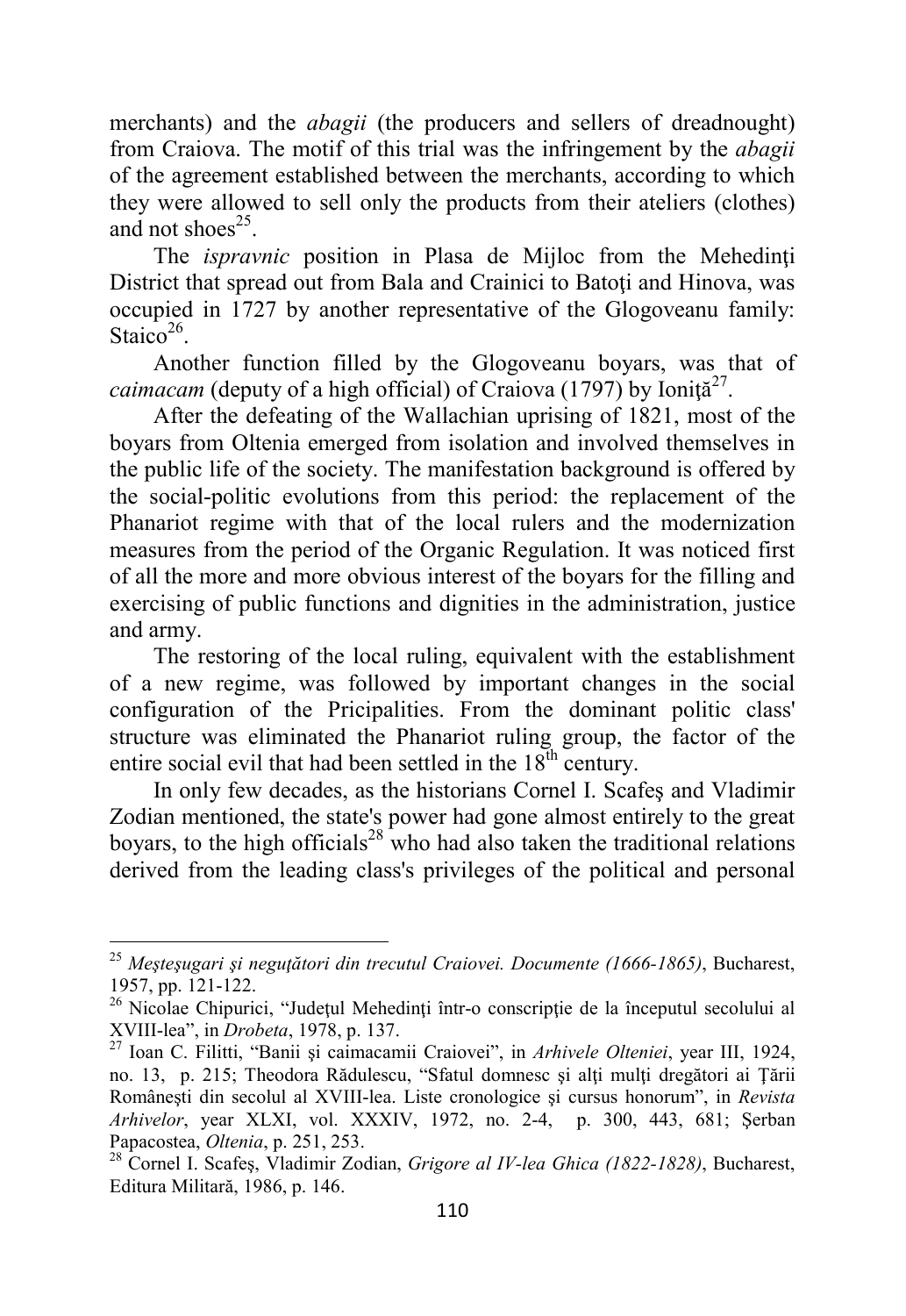clientage, the unilateral attitude in solving the social problems, the diplomacy of equilibrium between the neighboring empires etc.

In order to attract in the *dregatorii* (high-dignities) and the public functions, with a high degree of responsibility, the competent smallboyars and boyars, the ruler Grigore Ghica the 4<sup>th</sup> rewarded the most deserving of them. Yet, the possibilities of public manifestation of the aristocracy from Oltenia, were limited during 1822-1828, because of the prudent policy of the ruler in these fields.

The putting into force of the Organic Regulation coincided with the increasing of the number of functions and public dignities. In Oltenia only, from the 70-80 high-dignities from the time of Grigorie the  $4<sup>th</sup>$ Ghica, in the regulations' period their number growing to almost 175 and the boyars' families, through one or several members, succeeded in controlling the public life. Not only the inferior rank boyars and smallboyars had been attracted by the new high-dignities and even the old families of aristocrats, with predecessors from the era of the Romanian states' genesis (Glogoveanu, Poenaru, Părăianu, etc). Under the provisions of the Regulation, beside the administrative institutions, the judiciary ones created numerous functions. That time had been founded law courts in the capital of every district (courts) with 7-8 jobs each (presidents, judges, *mădulari* or *cileni* (members of a court), prosecutors, court's clerks, registering clerks) and other few institutions with zonal character (e.g. The Civil Divan, The Crimes' Divan, The Commerce Court, all at Craiova, with over  $27$  jobs)<sup>29</sup>. In such institutions functioned the members of almost all the wealthy families from Oltenia (with the domicile in Craiova too), among which there was the Glogoveanu family as well. Thus, during 1831-1847, one of the members of this aristocratic family, the equerry Constantin Glogoveanu was among the magistrates of the Crimes' Divan from Craiova<sup>30</sup>. In his quality of judge of the Court of Appeal from Craiova (had been created in 1849, after the transforming of the civil and crimes' Divan), he was together with other two colleagues of his, Ştefan Prisăceanu and Hr. Marghiloman, who in 1858, sentenced the process filed by several landlords and leaseholders, among which the *serdar* Ghiţă Burileanu and the *serdar* Pană Gărdăreanu, the *pitar* (baker) Nicolae Bălteanu, Manolache Mănăstriceanu, Gheorghe Popescu, Dimitrie Burileanu, Matei Vasile Papadopulo, D. Ghiorghiu, G. Cazan,

<sup>29</sup> Ilie I. Vulpe, *Divanul Craiovei*, Craiova, Editura Scrisul Românesc, 2002, p. 9 sq. <sup>30</sup> *Ibid.*, p. 251.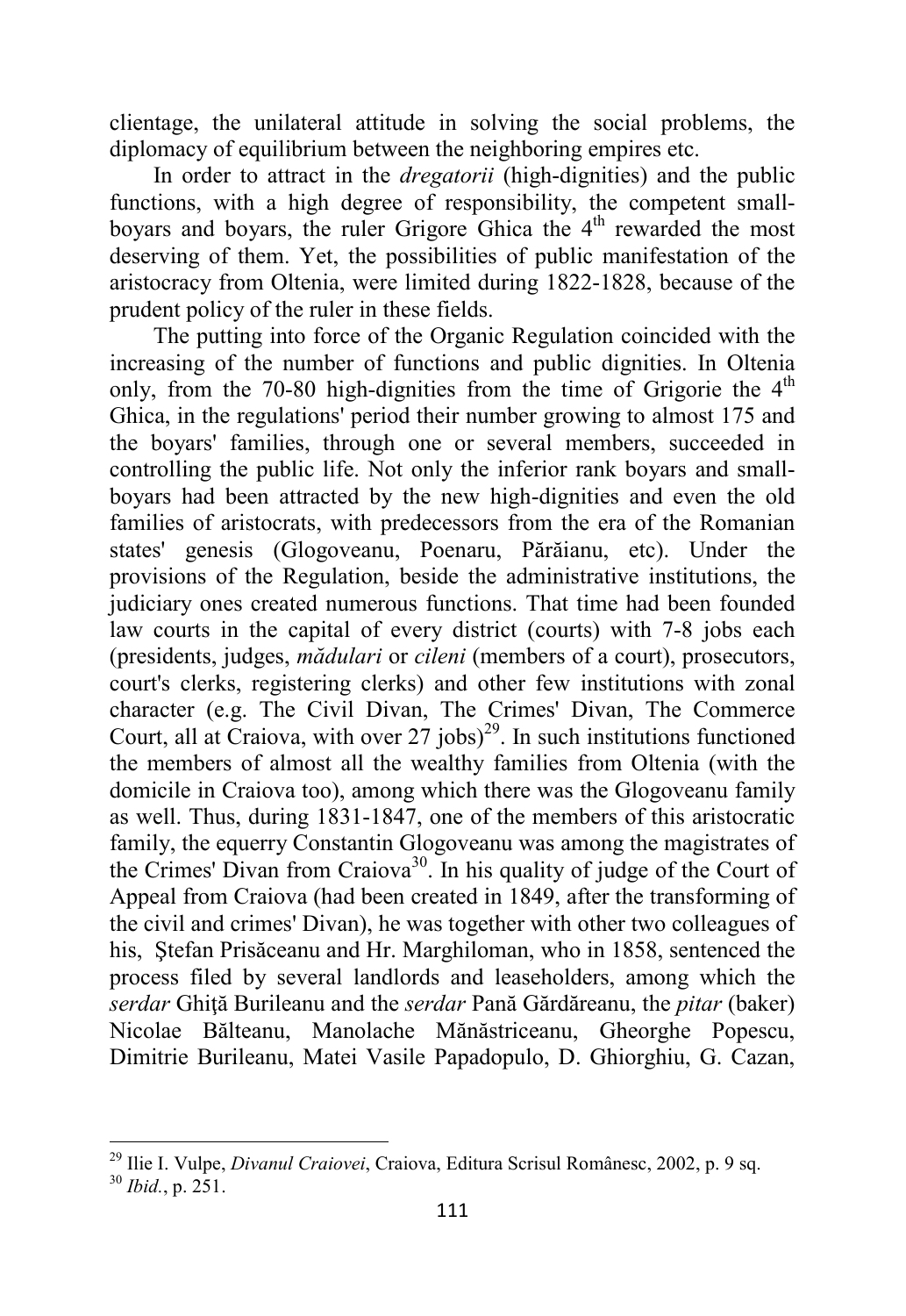Apostol Nicolau, to the leaders of the rebellion from the winter of 1853-  $1854^{31}$ .

Other functions occupied by the representatives of the same wealthy boyars from Oltenia, were the public ones, as those created also in the regulations' period, by the quarantine offices' directors, the financial and districts' secretaries, the frontier *cinovnici* (inferior rank clerks), presidents of the towns' councils (the thoroughfares), policemen from the cities, teachers, lawyers who had practiced or had studied in the West. Among the lawyers who studied in the West, is Nicolae Glogoveanu too. He had graduated the courses of the Law Faculty from Paris, before 1875 as long as on February the  $12<sup>th</sup>$  the same year, he asked to be enrolled as a lawyer in the Dolj Bar Association, as probationer<sup>32</sup>. The same quality, of advocate going through his probation, he also had in  $1876$ ,  $1877^{33}$ . On June  $9<sup>th</sup>$  1876, he was among the members of the Dolj Court, the commercial section, who sentenced the trial between I. I. Melleu and Ioan G. Vorvoreanu. The motive of the trial was a debt in money that the first should have received from the second<sup>34</sup>.

Graduate of the same law faculty was Ion Glogoveanu (1897) too<sup>35</sup>. He took part first in the Dolj Bar Association, asking on April  $9<sup>th</sup>$  1899 to be moved at that from Ilfov<sup>36</sup>.

The president function of Craiova's thoroughfare was occupied in 1850 by the great agha Constantin Glogoveanu<sup>37</sup>.

A special domain, in this period of the Romanian public life, is the political one, grown on the dispositions of the Organic Regulation regarding the founding and the functioning of the ordinary and extraordinary national assemblies and of the eligible ways to appoint the deputy boyars. Thus, the boyars from Oltenia could participate to the modern representative public life, a step forward as confronted to the not so far past. The election of the deputies was done according to classes:  $1<sup>st</sup>$ 

<sup>31</sup> Paul Emanoil Barbu, *Acţiuni sociale şi politice româneşti în anii 1853-1854. Documente*, Bucharest, Editura Academiei Române, 2003, p. 342-346.

<sup>32</sup> George Mil. Demetrescu, *Istoria baroului Dolj de la 1864-1928*, Craiova, 1928, p. 32, 54.

<sup>33</sup> *Ibid.*, p. 71.

<sup>34</sup> SJAN Dolj, Fond Vorvoreanu, file 8/1854-1905, f. 58.

<sup>35</sup> *Repere spirituale româneşti. Un dicţionar al personalităţilor din Dolj*, Craiova, Editura Aius, 2005, p. 153.

<sup>36</sup> George Mil. Demetrescu, *Istoria baroului Dolj de la 1864-1928*, Craiova, 1928, p. 324.

<sup>37</sup> Mite Măneanu, *Boierii din Oltenia în secolul al XIX-lea*, Drobeta Turnu Severin, Editura TipoRadical, 2007, p. 192.